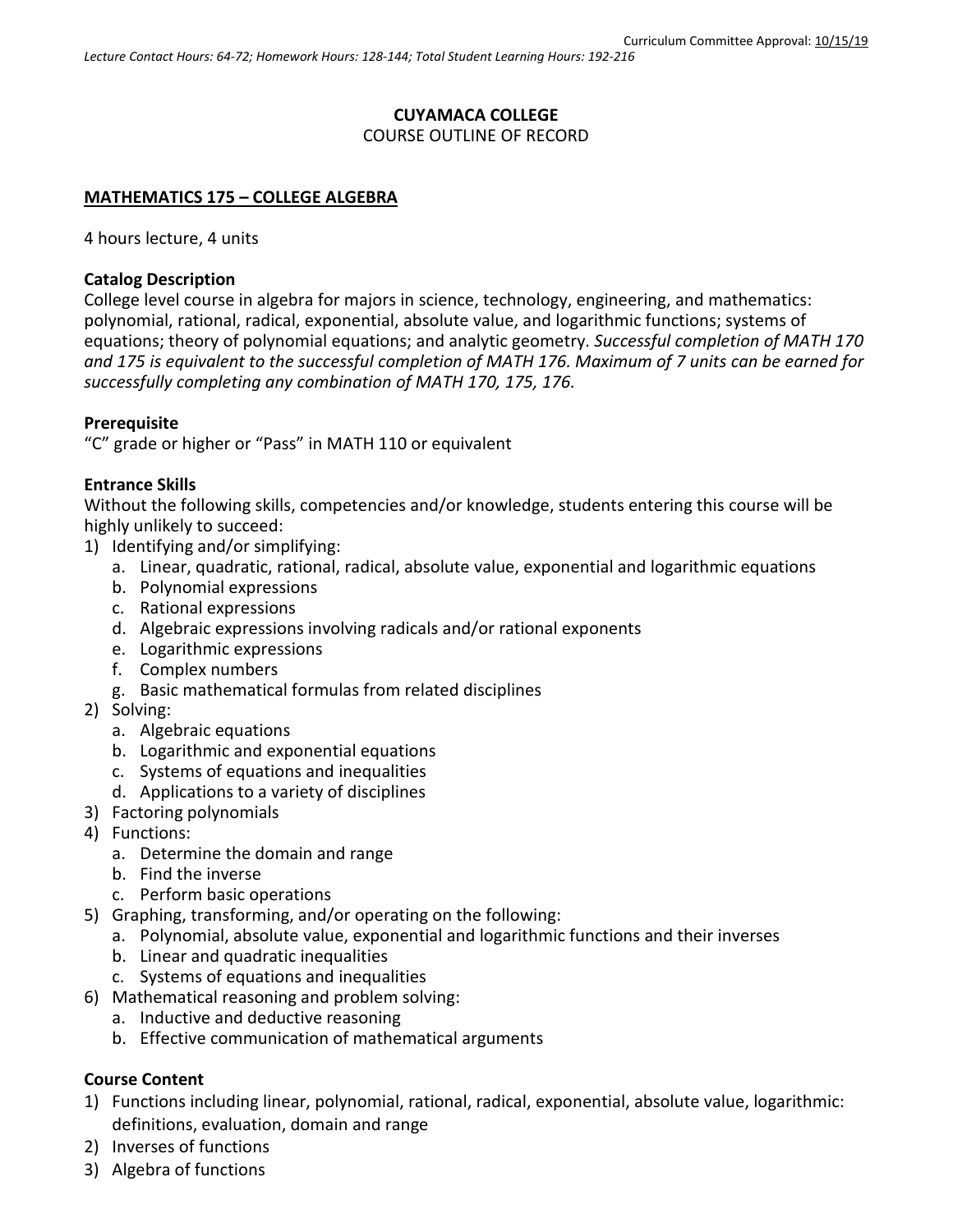- 4) Graphs of functions including asymptotic behavior, intercepts, vertices
- 5) Transformations of quadratic, absolute value, radical, rational, logarithmic, exponential functions
- 6) Equations including rational, linear, polynomial, radical, exponential, absolute value, logarithmic
- 7) Linear, nonlinear, and absolute value inequalities
- 8) Systems of equations and inequalities
- 9) Characterization of the zeros of polynomials
- 10) Properties and applications of Complex numbers
- 11) Properties of conic sections
- 12) Sequences and series

## **Course Objectives**

Students will be able to:

- 1) Analyze and investigate properties of functions;
- 2) Synthesize results from the graphs and/or equations of functions;
- 3) Apply transformations to the graphs of functions;
- 4) Recognize the relationship between functions and their inverses graphically and algebraically;
- 5) Solve and apply rational, linear, polynomial, radical, absolute value, exponential, and logarithmic equations and solve linear, nonlinear, and absolute value inequalities;
- 6) Solve systems of equations and inequalities;
- 7) Apply techniques for finding zeros of polynomials and roots of equations;
- 8) Apply functions and other algebraic techniques to model real world STEM applications;
- 9) Analyze conics algebraically and graphically; and
- 10) Use formulas to find sums of finite and infinite series.

### **Method of Evaluation**

A grading system will be established by the instructor and implemented uniformly. Grades will be based on demonstrated proficiency in subject matter determined by multiple measurements for evaluation, one of which must be essay exams, skills demonstration or, where appropriate, the symbol system.

- 1) Exploration activities (both independent and group) which measure students' ability to discover how different parameters affect the graphs or behaviors of linear, quadratic, polynomial, rational, absolute value, exponential, logarithmic and piecewise-defined functions as well as inverse functions and conic equations.
- 2) Homework assignments which measure students' ability to compute with and graph a variety of functions and conics, as well as construct a plan and carry out the plan to solve a diverse collection of real-world application problems.
- 3) Exams, including a comprehensive final exam and quizzes which measure students' ability to:
	- a. Calculate and solve with linear, quadratic, polynomial, rational, absolute value, exponential, logarithmic and piecewise-defined functions as well as inverse functions.
	- b. Sketch graphs of linear, quadratic, polynomial, rational, absolute value, exponential, logarithmic and piecewise-defined functions and inverse functions as well as discuss the functions' domain and range; also sketch graphs of conics.
	- c. Construct functions that models collected data or real-world application problems.
	- d. Utilize sequence and series formula to solve for a sequence term, calculate a sum or solve a sequence related application problem.

### **Special Materials Required of Student**

Graphing calculator

### **Minimum Instructional Facilities**

Smart classroom with whiteboards, graphing utility/viewscreen, overhead projector